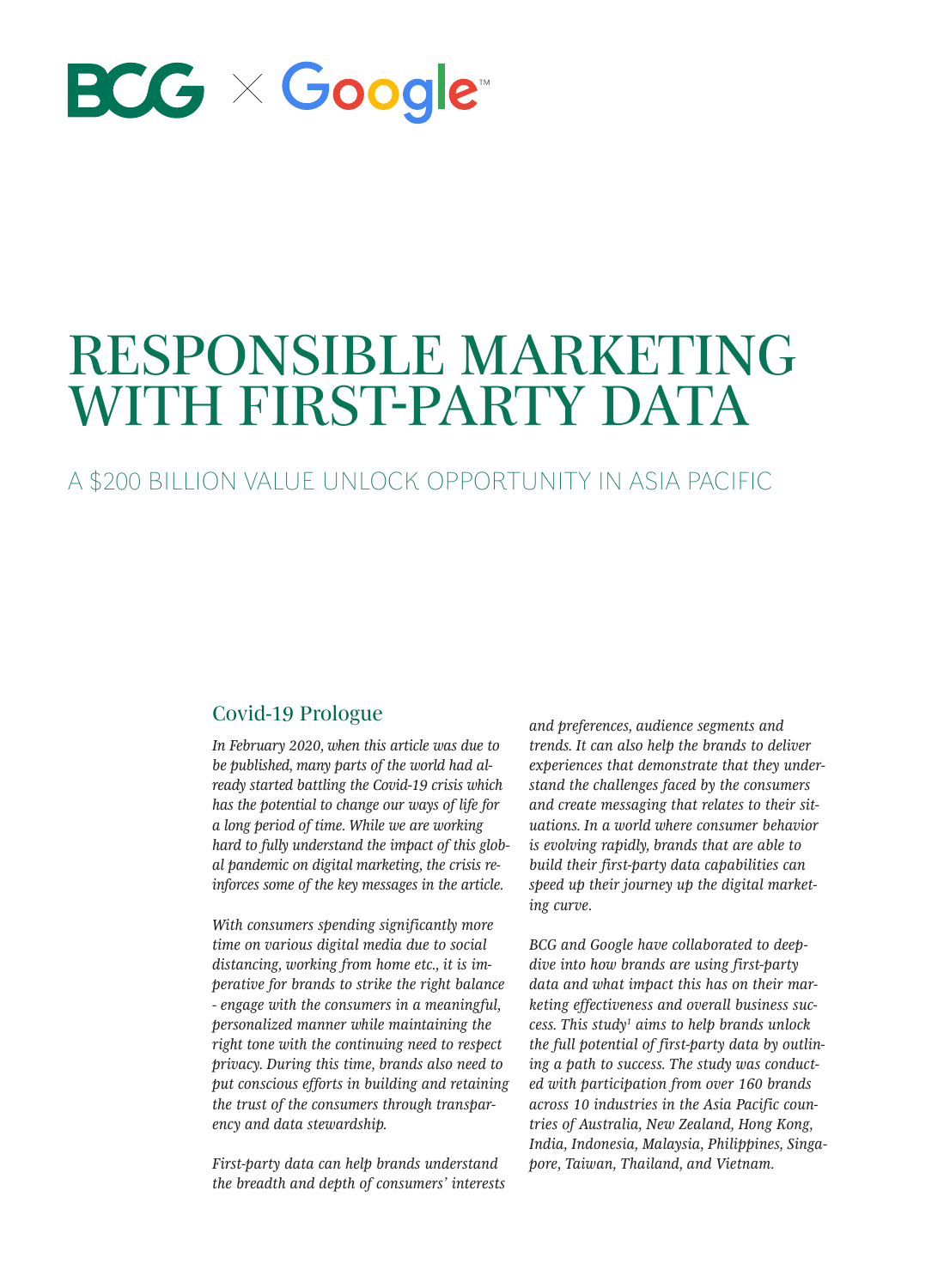# Introduction

Digital proliferation in Asia Pacific is happening at an accelerated rate—Asia Pacific accounted for approximately 70 percent of the growth in global internet users in  $2019<sup>2</sup>$ and is home to more than half of all global digital video viewers at 1.4 billion<sup>3</sup>. Digital, hence is emerging as the standard marketing channel in the Asia Pacific region across the marketing funnel. It is also becoming a significant channel for sales—six of the top 10 fastest-growing e-commerce countries in 2019 hail from the Asia Pacific region, led by India and the Philippines (more than 30 percent growth), followed by China, Malaysia, Indonesia, and South Korea<sup>4</sup>. Asia Pacific consumers are increasingly demanding personalization, they expect brands to connect with relevant messages at a time and place of convenience, but at the same time expect their privacy to be respected.

To capture the nature of digital evolution and to help brands realize the full potential of digital marketing, BCG and Google launched an in-depth '**Digital Marketing Maturity (DMM)**' study followed by a deep-dive into how brands are using first-party data and what impact this has on their marketing effectiveness and overall business success. This study was conducted with participation from over 160 brands across 10 industries in the Asia Pacific countries of Australia, Hong Kong, India, Indonesia, New Zealand, Philippines, Singapore, Taiwan, Thailand and Vietnam.

In the Digital Marketing Maturity study, brands surveyed were assessed based on their level of maturity across four distinct DMM stages: *nascent, emerging, connected, and multi-moment.* Brands in the *nascent* stage deploy marketing campaigns using mainly external data and direct buys, with limited linkage to sales. Brands in the *emerging* stage make some use of first-party data as well in automated buying, with single-channel optimization and testing. In the *connected* stage, brands rely on data (including first-party data) integrated and activated across digital channels, with demonstrated linkage to ROI or sales proxies. *Multi-moment* brands optimize dynamic execution across channels throughout

the consumer journey to achieve business outcomes.

We also observed that digital maturity varies significantly with industry type in Asia Pacific—Financial Services, Telco & Media, and Travel & Leisure have the highest maturity scores (Refer to Exhibit 1), while industries like Health & Pharmaceuticals, Automotive have comparatively lower scores. Within Asia Pacific, India stands out with one of the highest average maturity levels and share of *multi-moment* brands.

In our study, we uncovered a consistent theme that digitally mature brands are increasingly using first-party data to drive personalized interactions with consumers while treading carefully to maintain consumer trust. Digitally mature brands who were able to engage with the consumers in a personalized manner were able to achieve an average of 11 percent annual incremental revenue uplift and 18 percent cost efficiency. **The combined value potential of incremental revenue uplift and cost efficiency that can be achieved leveraging first-party data is estimated to be more than \$200 billion5 in the Asia Pacific markets.**

## What is First-Party Data?

We define first-party data as **the data that a company directly collects with the permission of consumers.** This includes data about the consumer interactions & purchase behavior (both online & offline) and helps to deliver personalized experience. First-party data is distinct from consumer or audience data that comes from other companies or data that comes from external partners without direct consumer relationships. First-party data sources include browsing behavior on a company's website or mobile app, transaction history from a CRM database, e-commerce sales, loyalty program activity, and information about consumers' future preferences gathered from surveys, games, and contests. First-party data can be collected online and offline and is often combined with other data (financial, supply, and sales, for example) to inform business decisions.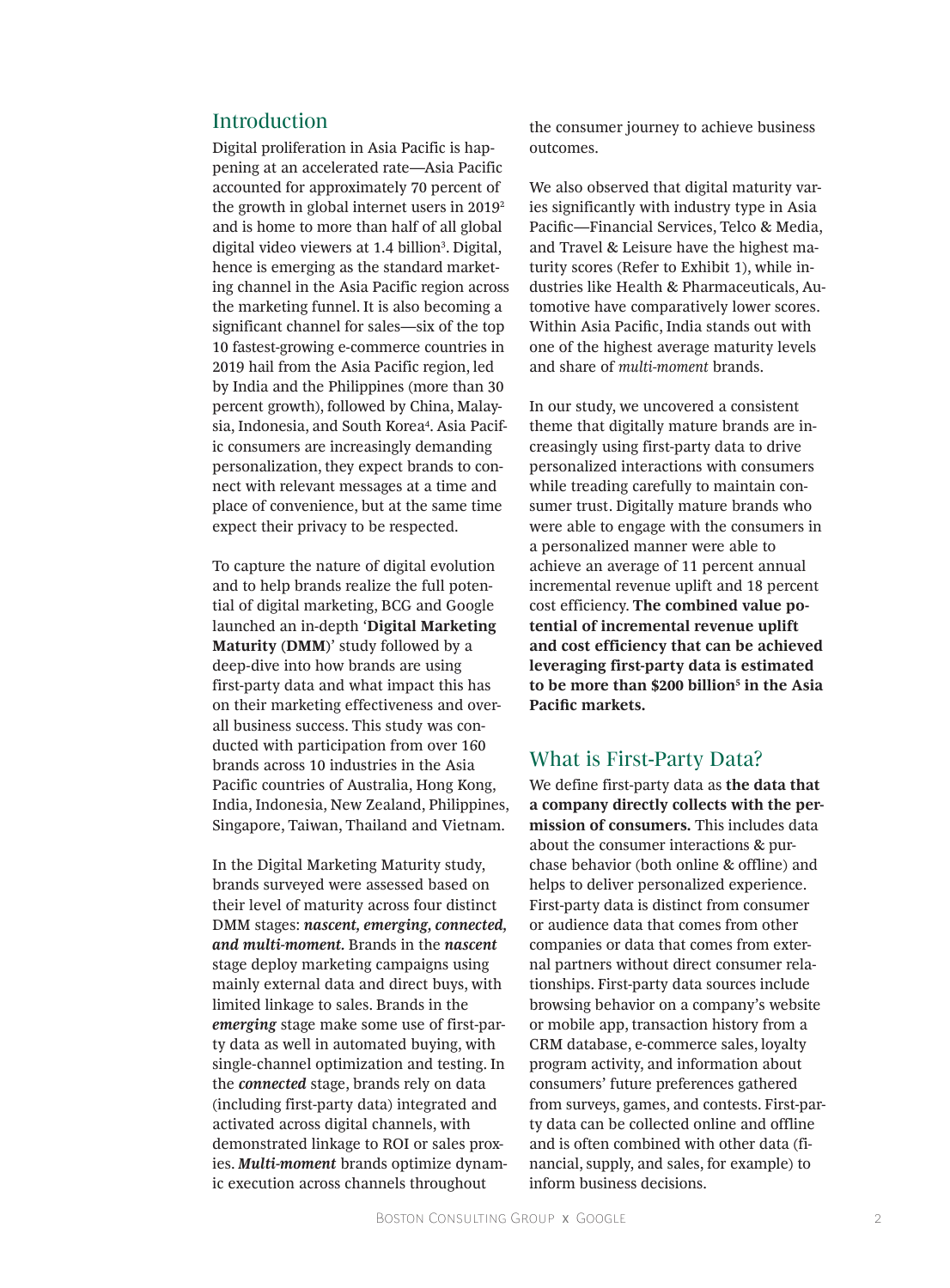

EXHIBIT 1 | There is a Significant Range of Maturity within Industries in Asia Pacific— Financial Services has the Highest Average Maturity Score

While first-party data is data that brands collect directly, it is not data that they own. Ownership is in the hands of consumers, and the data comes with restrictions that require explicit permission from consumers on how it can be used. Many consumers are happy to have their data used in ways that benefit them—if they understand what that means—while others are cautious. Regulators have also stepped in with new rules to protect consumers' data rights. The major web browsers too are moving towards more user control of data that is collected from the consumers. Responsibility and best data practices have become prerequisite in data-driven marketing.

How companies collect and use first-party data varies widely by industry. Some companies, such as banks, telcos, and retailers, have frequent direct interactions. They typically have access to a wealth of first-party data, and generally possess the necessary governance and infrastructure to use it for business purposes. While many of these companies use first-party data for tasks such as risk management (banks) or churn prediction (telcos), they are not yet leveraging these capabilities fully in their marketing efforts. Their collection efforts are not integrated, the data ends up in siloed systems, and it is not made available for broader use. In some instances, data is not collected with the necessary permissions for marketing use, and in others, corporate functions are not comfortable sharing their first-party data with marketing platforms. In other companies, management still errs heavily on the side of caution, fearing that overly personalized communications could have an adverse impact and drive privacy-sensitive consumers away.

Many companies, such as consumer products manufacturers, have more limited direct consumer interactions, or less-frequent interactions. Despite the limited opportunities to collect first-party data, lots of brands still see first-party data as highly relevant to their business objectives and look for innovative ways to unlock new data sources. Several CPG companies have their brand websites and microsites which offer product details and also ask consumer to share their information in return for discounts and coupons. An increasing number of CPG companies are launching their D2C platforms to sell directly to their consum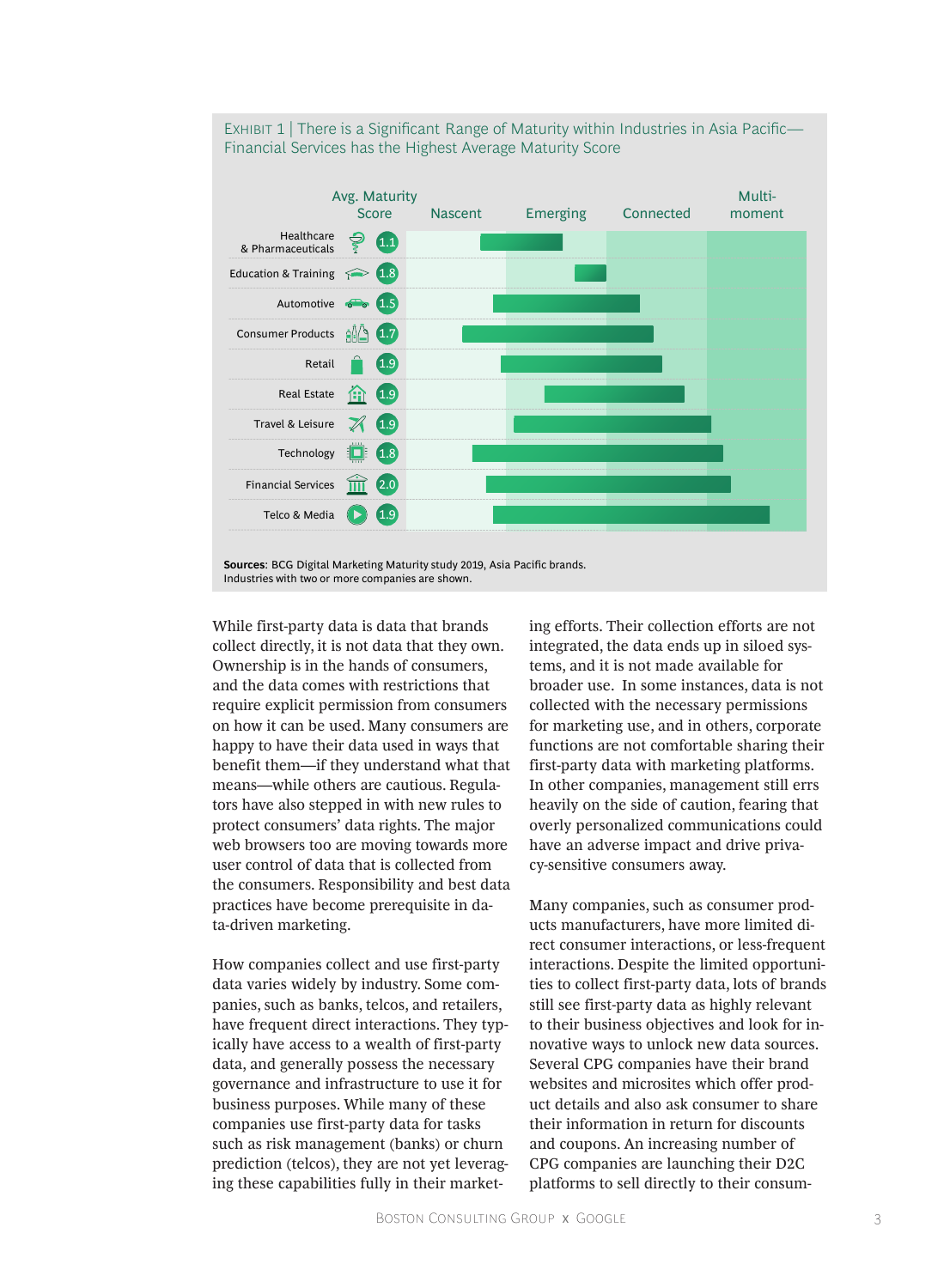ers. These platforms help the brands to build their first-party database. Innovative brands also unlock consumer insights by creating experiences for the consumers where they are happy to share information for getting personalized recommendations. For example, a leading beauty and personal care brand created a chat bot which provides personalized product recommendations based on the information provided by the consumers.

In our study, 87 percent of brands agreed that they see first-party data as very important to digital marketing, however what also came out is that only few brands were actually effective at accessing and integrating their data sources across online and offline channels to deliver better experiences to the consumers. 56 percent of the Asia Pacific brands believe they are below average or at best 'average' at leveraging their first-party data. One consumer products company in Taiwan said that they have collected 5-6 years of usage data on their products but do not have sufficient resources and capabilities to analyze and activate the data. We saw that brands with higher maturity leveraged first-party data more

consistently—with all *multi-moment* brands and 77 percent of *connected* brands saying that their first-party data is mostly or fully embedded in their marketing campaigns. We also saw that there is a significant range of first-party data embeddedness in marketing campaigns across industries (Refer to Exhibit 2).

We saw that the top barriers to achieving significant business impact with first-party data are tech related with up to 62 percent of brands citing the inability to link technology tools as the top barrier, followed by the lack of understanding of data and its use cases. Organizational barriers like lack of effective team set up and talent were also cited by more than 40 percent of the brands.

## The Responsibility Imperative for First-Party Data

BCG has been researching and writing on the issues of online privacy and consumer trust for the better part of the last decade. As early as 2012, we had observed that most consumers were concerned about how their personal data is used but also



EXHIBIT 2 | There is a Significant Range of First-Party Data Embeddedness Across Industries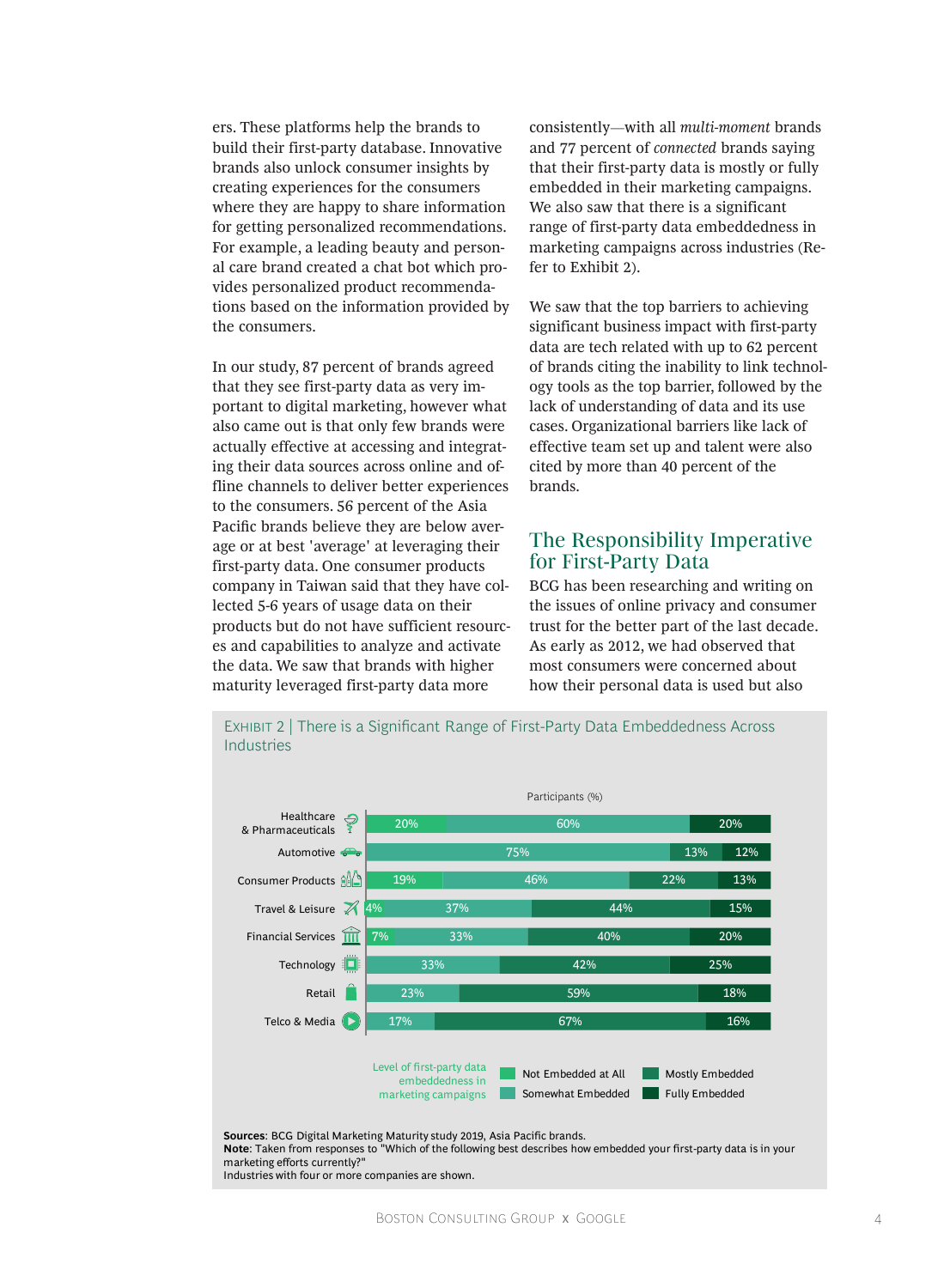given proper privacy controls and sufficient benefits, most consumers are willing to share their personal data<sup>6</sup>.

Recently regulators have actively responded to the consumers' concerns on data privacy with GDPR guidelines in Europe. These guidelines require companies to follow clear and transparent consent policies which are easy for consumers to understand and also provides them with more control as they can see what data is being collected by the companies and for what purpose. This has had implications in Asia Pacific as well with countries putting in place their own data privacy standards. China put its own standard for data protection in May 2018 which is in line with GDPR but stricter on the processes. India introduced the Personal Data Protection Bill in Dec 2019 which mandates consent from the consumers for the collection and use of personal data. Australian Competition and Consumer Commission (ACCC) recommendations to the Australian Privacy Law intends to bring closer alignment with GDPR guidelines through strengthening protections and consent requirements. The Personal Data Protection Act (PDPA) in Singapore mandates consent while collecting personal data and requires the organizations to inform the consumer the purpose for collecting or use of data.

Major browsers are also taking active steps in protecting consumers' data privacy. Mozilla's Firefox has changed its stance on active third-party tracking over the past year. In the recent ITP update, Apple's Safari blocked third-party cookies by default. Chrome has also announced its intent to phase out support for third-party cookies in the next two years in favor of new privacy-preserving, open-standard mechanisms. Increasingly, it is becoming harder for the brands to collect and use third-party data, so they need to develop capabilities to leverage more first-party data in the future.

According to the State of the Connected Consumer report by Salesforce in 2019<sup>7</sup>, 65 percent of the respondents in Asia Pacific believe that most companies aren't transparent about how they use their data and

45 percent of respondents don't believe that companies care about the security of their data. It becomes imperative for companies to establish the trust by having consent forms which are easy to understand and make it easy for consumers to give or withdraw consent. Companies can further build trust by being clear in communicating to consumers about the kind of data they collect, how the data will be used, who will have access to the data, and the value for the consumer of granting permission to the data through personalized experiences. (Refer to Exhibit 3).

Digitally mature brands practise the following two best practices when asking consumer for permission to use first-party data:

**Transparency**—They design the ask with a neat user interface and make it easy to withdraw consent by being transparent and giving users control. They are upfront about the reasons for collecting data, and the benefits of collection and usage.

**Value**—They highlight the incentives, such as better consumer experience, that comes from sharing data.

Digitally mature brands go even further in implementing data best practice. They develop both an internal and external code of data responsibility rooted in good conduct and stewardship.

## Putting First-Party Data to Use: A Two-Step Approach

At its core, first-party data best practice is about a two-way value exchange: the consumer gains better experience, including personalization at all points in the shopping journey and relevant ads, the brand gets the opportunity to deliver relevant experience for their consumers, which leads to positive impact on the business metrics like conversion rate, retention rate and lifetime value. The brands also benefit from higher marketing efficiency using the insights they derive from the first-party data.

To make this exchange work, digitally mature organizations follow a two-step pro-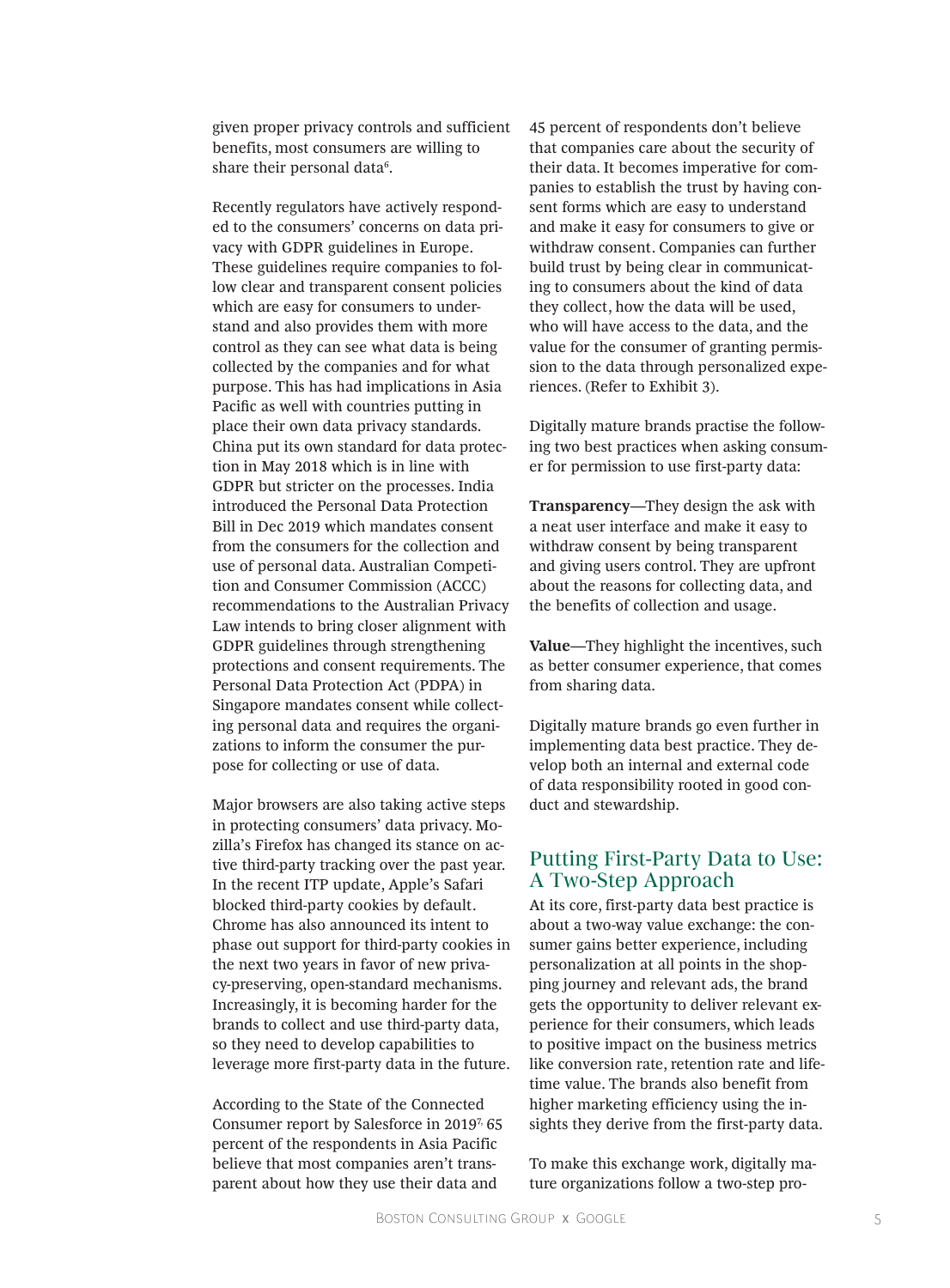

cess. The first is collection i.e. gathering, storing, cleansing and combining good-quality consumer data from multiple first-party sources. This is followed by activation i.e. deriving insights using data analysis, engaging audiences through marketing activities, measurement of campaign and audience effectiveness.

At each step, digitally mature brands think strategically about what business objectives they want to achieve, and what these objectives require in terms of data and analytics. They set different priorities for each segment of consumers. For existing consumers, where the objective might be to drive loyalty and share of wallet, first-party data can be used to up-sell or cross-sell, to predict and prevent churn, or to "wow" the consumer with a tailored experience. For prospecting new consumers, first-party data can be used to assess the indicators of high customer lifetime value or to leverage existing consumer segments to find lookalikes. On top of this data, the brand layers information on site engagement and behavior to define how it engages with the consumer to create a more relevant experience.

## **Collection**

Most brands collect data from a variety of online and offline sources. On average, we saw that *multi-moment* brands collect data from 78 percent more sources compared to *nascent* brands. We also saw that the most effective sources (in terms of collecting quality data) cited by brands in the study were online sources. 50 percent of the brands state that first-party data cookies is among the top three most effective sources that they currently use followed by e-commerce while some brands also consider offline sources like after-sales (customer service hotlines) and loyalty programs to be effective in data collection.

Not only do *connected* and *multi-moment* companies collect data from a wider range of sources, but these advanced companies are also able to more consistently link the majority of their data sources and connect them to advertising technology platforms for automated activation. For example, an insurance company in India said that they are able to collect a wealth of first-party data from both online and offline sources when their consumer request insurance quotes. They integrate online lead informa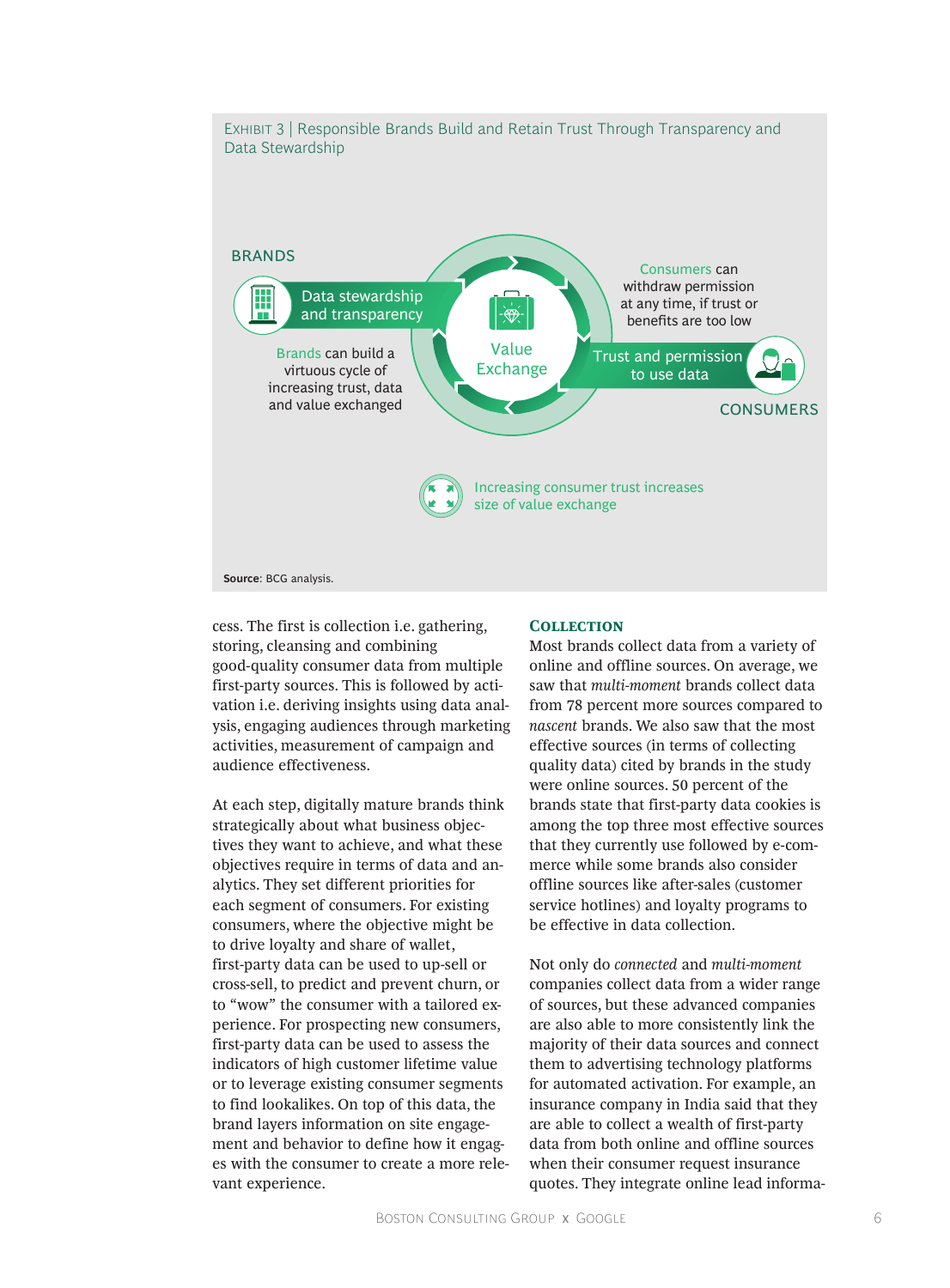tion with information from offline sources like call centers to create richer consumer profiles. This enables personalization and enables them to show insurance plans to leads based on their annual income levels.

## **ACTIVATION**

First-party data potential is unlocked through integrating data from multiple sources and linking it to marketing campaigns. Our study shows that 77 percent of *connected* brands have their first-party data mostly or fully embedded in their marketing campaigns and 30 percent of *nascent* brands used first-party data in most marketing campaigns somewhat consistently or frequently.

Companies can activate first-party data across a broad spectrum of uses though there can be a wide range in the level of sophistication and extent of first-party data use. The first-party data activation use cases can be categorized into the following three categories (Refer to Exhibit 4).

**Generate insights**—this refers to activations that enable analysis of data to derive insights and drive personalization. 85 percent of brands leverage data for activations that can help them understand consumer behavior.

**Drive engagement**—this includes activations that engage audiences through marketing activities. 87 percent of brands use first-party data for audience definition through creating custom audiences, lookalike audiences, remarketing campaigns.

**Measurement**—this category includes activations that enable measurement of campaign and audience effectiveness. For example, 81 percent of brands leverage first-party data to understand campaign effectiveness.

We also found that for digitally mature brands, there are four commonly deployed activation methods for first-party data. These use cases tend to be more sophisticated requiring advanced technologies to enable more holistic, relevant and personalized experience for consumers.

• **Audience definition** which allows for a deep understanding of the key target segments and enables personalized communication

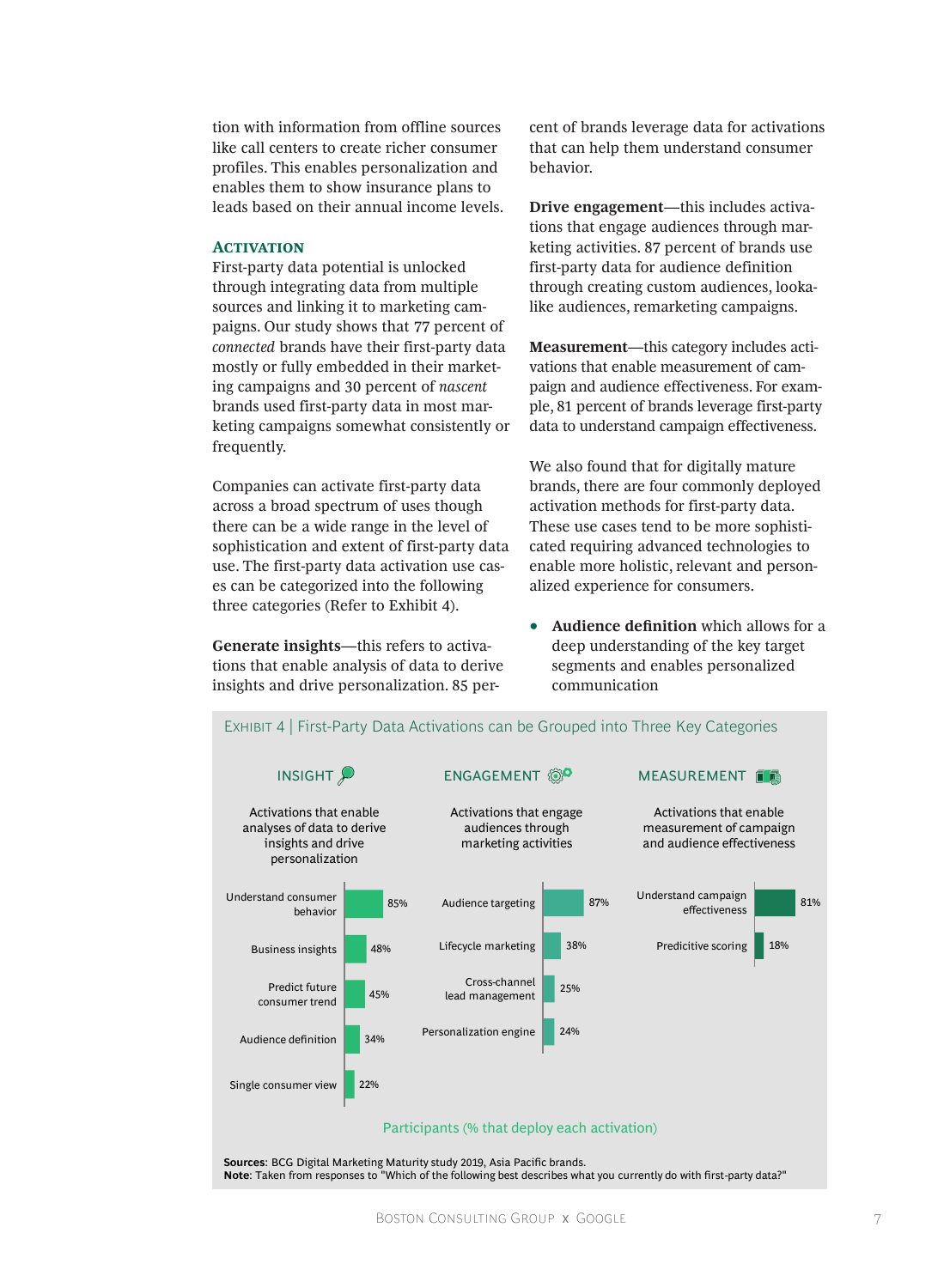- **Lifecycle marketing** which refers to strategic consumer engagement across the funnel with relevant offers and experiences
- **Personalization engine** which leverages machine learning and analytics to deliver hyper-personal experiences
- **Advance cross channel lead management** through seamless integration of lead activity across channels

Brands have been seeing great value in customizing their approach to the different audience segments. For instance, brands we interviewed mentioned that they were able to drive better campaign efficiency and outcomes by segmenting audiences and delivering personalized content to them as opposed to broad-based marketing using generic content.

A travel & leisure company in Australia said that they create custom personas based on consumer interactions with their ads and websites to ensure that they focus on activities that will drive a positive outcome. A digitally mature media (OTT / video streaming) company in India said that

they segment audiences using a variety of parameters and derive insights from them to personalize the content on their platform as well as the messaging for their ads. They observed that **customized ads are 5-6x more efficient than generic ads.**

When it comes to lifecycle marketing, 67 percent of *multi-moment* brands and more than half of *connected* brands leveraged first-party data to engage with consumer throughout their purchase and post-purchase journeys with relevant offers and experiences. Brands across Asia Pacific consider lifecycle marketing to be critical to their marketing strategy. They believe that lifecycle marketing can provide a more accurate sense of their customers' lifetime value and help them understand how to maximize it.

**Brands that deployed at least one of the four advanced activations achieved 1.5x higher revenue uplift than brands that didn't deploy any of these activations. Moreover, brands that deployed all four activations achieved 2.9x higher revenue uplift when compared to brands who didn't deploy any of these activations.** (Refer to Exhibit 5).

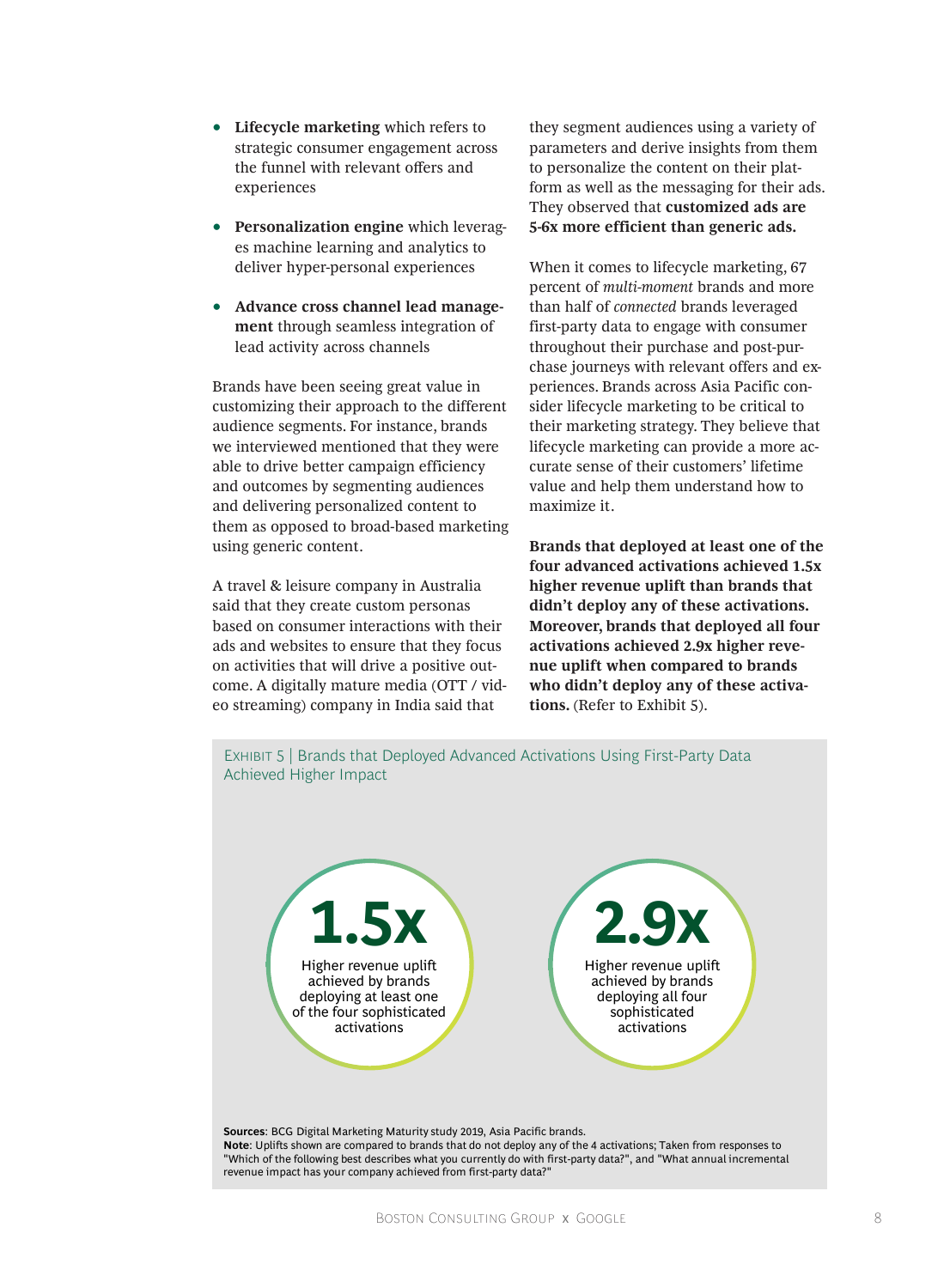# The Enablers for Unlocking Full Potential of First-Party Data

In our study in 2019, we had identified six technical and organizational factors as key enablers to using first-party data (Refer to Exhibit 6).

Up to 70 percent of brands across Asia Pacific saw technical factors as a top enabler and more than 50 percent of brands still required organizational changes to unlock the full potential of first-party data.

## **Technical Enablers**

- **Connected data** is where high quality data is responsibly collected and managed to inform insights, audiences and content. All *multi-moment* brands and up to 62 percent of *connected* brands use centralized data warehouses on cloud (for example Google Cloud Platform, AWS, or Microsoft) that combine both company data and marketing data seamlessly. Use of cloud is common among younger, digital native organizations.
- **Automation & integrated tech** is where technology stacks can effectively 'talk to

each other'. There is a robust data infrastructure in place to allow secure accessibility of relevant data and automation of data-driven marketing activities; manual processes are reduced (such as media buying and content production), and basics (like tagging) are in place. A telecom company in the Philippines said that they have progressed significantly due to their new CRM system, enabling them to execute trigger-based campaigns and connect with consumer in ways that weren't possible before.

• **Actionable measurement** is having a feedback loop in place to inform on-going activation through regular measurement, testing and optimization of KPIs linked to business outcomes such as sales or profit. For instance, AirAsia, in Malaysia, said that investing in tech for their measurement framework is when things really started taking off for them.

## **Organizational Enablers**

• **Specialist skills** mean having in-house capabilities to support data-driven campaigns including channel special-

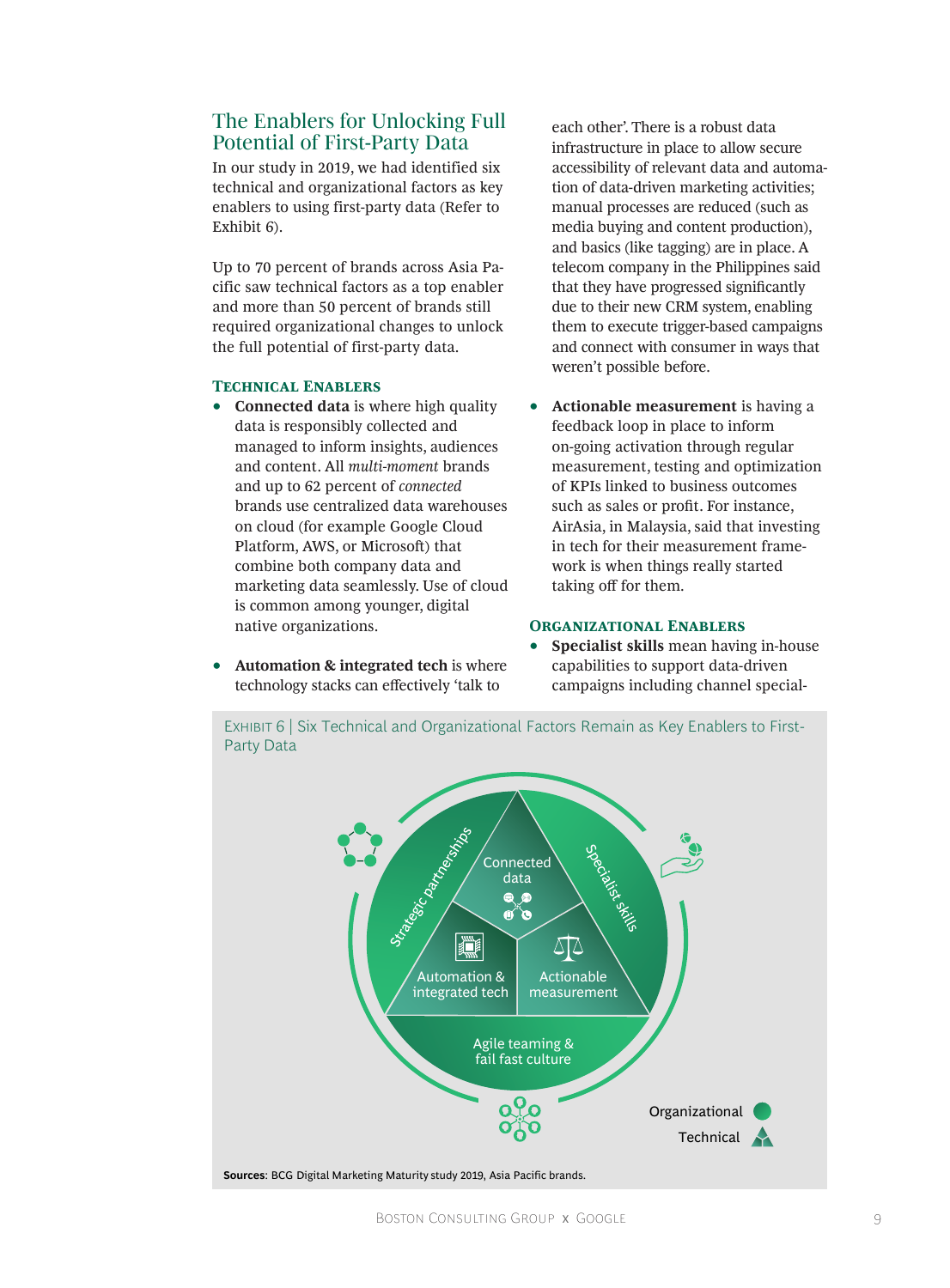ists, measurement experts and data scientists. *Multi-moment* brands often move away from off-the-shelf tools and solutions in favor of developing their own algorithms in-house, for example focusing on customer lifetime value or churn prediction. This approach, of course, requires more specialist skills, either in-house or through partners. AdOps and media buying are increasingly moving in-house for advanced brands because of increased ease from automation and increasing media budgets justifying the internal FTEs. A tech company in India emphasized that having tasks such as these performed by dedicated in-house staff allows for faster turnaround and there is often higher ownership versus shared agency resources. Across Asia Pacific, all *multi-moment* brands have data scientists in-house, as compared to 25 percent of *nascent* brands and 41 percent of *connected* brands.

- **Strategic partnerships** with media / creative agencies as well as other third parties (such as technology providers or measurement providers) becomes important to support data-driven use cases and supplement a brand's own capabilities. For example, a leading cosmetics brand from Hong Kong set up a team comprising of their employees and members from an external media agency to create campaigns in order to allow for better collaboration and so that their employees can work closely and learn from the agencies. Among the most digitally mature brands, we are seeing an increase in partnerships with technology providers and advanced analytics partners. They are increasingly working with the adtech and martech providers to better understand how to best deploy the available tools and achieve full functionality.
- **Agile teaming & fail-fast culture** with data governance and stewardship become more important and visible throughout the digitally mature organizations. Advanced companies are explicitly defining their data strategy

and are establishing executive positions around data and analytics (such as Chief Data Officer) as they try to establish more data-driven cultures across the entire company. Our study shows a clear pattern, where surveyed brands with CEO sponsorship tend to show 1.5x higher maturity than surveyed brands with limited sponsorship. Furthermore, surveyed brands that adopt agile ways are often 1.4x more digitally mature. A Thai travel company mentioned that support from their Chairman was their biggest driver of success because he was personally keen to see improvements in their digital marketing maturity. Similarly, Cathay Financial Holdings, a Taiwanese company, said that having an agile structure enabled strong collaboration across their marketing and product teams.

# How can Brands Unlock Benefits of First-Party Data?

Brands can leverage the technical and organizational enablers and follow a clear three-step path to unlock the full benefits of first-party data (Refer to Exhibit 7).

#### **SET THE FOUNDATON**

At the basic foundation level, brands need to make sure that data collected is compliant with regulations and cleansed to a level that is usable for analysis and activations relevant to the brand's needs. A leading FMCG company in India launched an initiative last year to review all their existing consumer data and ensure that they were acquired by seeking the right permissions. We also found that ensuring a clear senior sponsor to champion the digital marketing maturity journey is critical.

## **Build Connections**

To make the next step, brands must increase the embeddedness of first-party data in their campaigns i.e. use first-party data more frequently and consistently in campaigns. A leading Filipino telco said that first-party data allows them to make more relevant offering to their consumer. Similarly, an Indian travel and leisure com-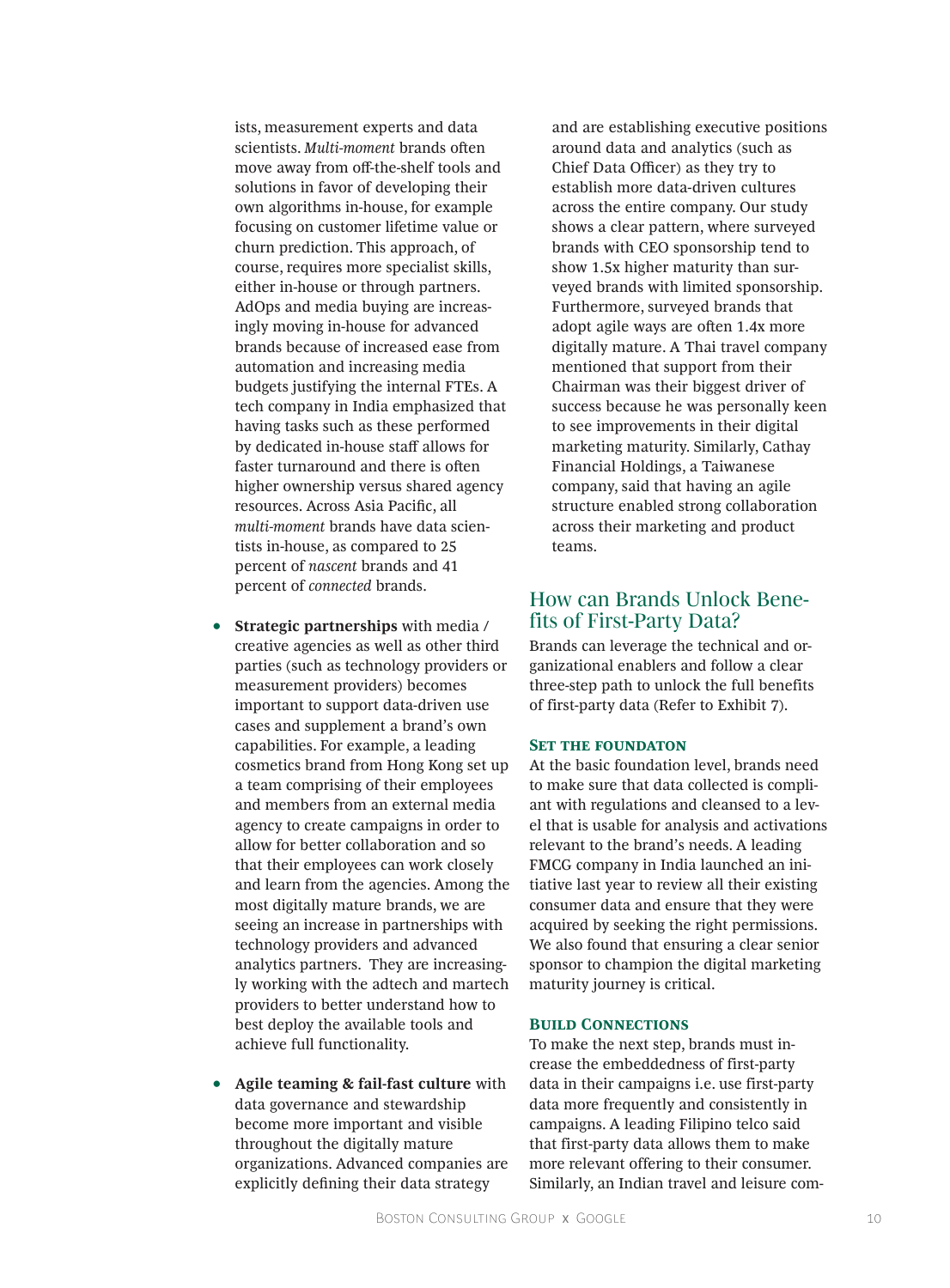

pany said that first-party data allowed them to bring acquisition costs down and improve their media campaign performance significantly. Brands must start building connections both in bringing cross-functional teams together and in connecting data to drive automation and enable more frequent usage of data in marketing campaigns. For example, a leading insurance company in India said that they have doubled their revenue impact ever since they set-up their "digital center" and co-located key teams. This enabled an agile culture where they could have regular stand-ups and brainstorming that allowed them to test and learn rapidly.

#### **Make Every Moment Matter**

At the next level, *multi-moment* brands go as far as automating the processing and transformation of the data by integrating advanced tools with existing data architecture which allows for automated quality checks. Beyond quality, digitally mature companies are providing democratized access of relevant data needed for data-driven marketing for internal teams via centralized systems and real-time dashboards without sacrificing on data privacy and security. A technology company in India automated data processing/handling and built an in-house product to share data securely with their agencies for their marketing campaigns. Some *multi–moment* brands also enable 360° view of consumer through data and technology integration across channels and create personalization engine for rich analytics and delivering highly relevant experience to consumers.

# Conclusion

**FIRST-PARTY DATA IS the data that a com**pany or brand collects directly with the permission of consumers, however rights of 'how this data can be used', continues to reside with consumers and is enabled by their explicit, transparent & revocable consent. Building first-party data capabilities is a key imperative for brands to move up the digital marketing maturity curve and digitally mature brands reap the benefits by getting good value unlocks. Our study shows brands at higher digital maturity levels witness on an average of 11 percent annual incremental revenue uplift and 18 percent cost efficiency.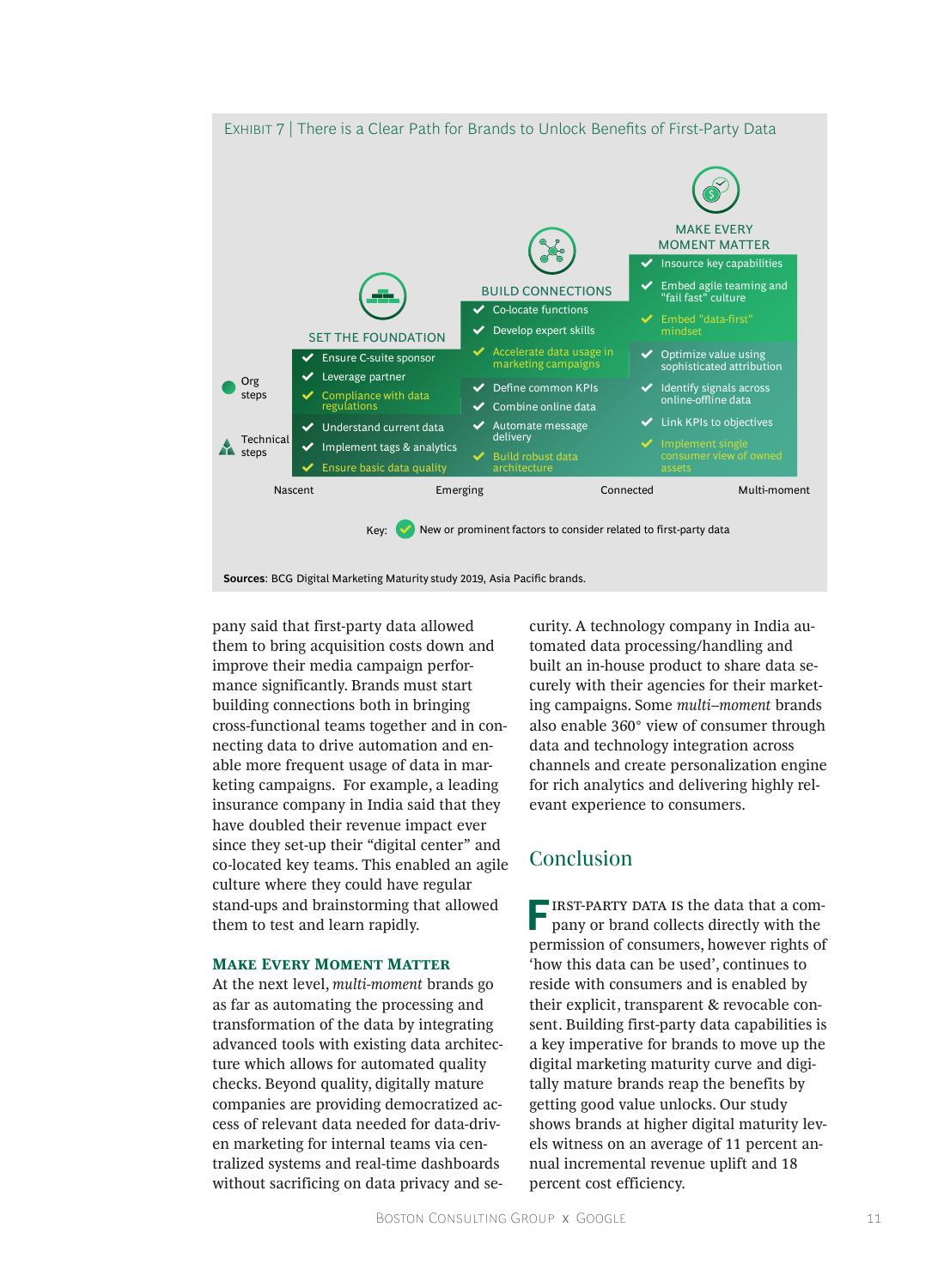While first-party data is important for brands, building and retaining the trust of consumers amidst growing data privacy concerns is an important imperative. An effective usage of first-party data is a twoway value exchange between consumers and brands i.e. in a privacy-conscious world where consumers seek personalization yet want their data privacy to be maintained, digitally mature brands maintain right data governance, ensure transparency and seek usage permission from consumers by highlighting the value benefit to them such as better consumer experience (e.g. relevant & personalized recommendations), better deals etc.

To unlock the potential of first-party data, brands need to follow a two-step process. The first step is *efficient collection* i.e. gathering, storing, cleansing, and combining first-party data from multiple sources to have the right & usable data. Second is right activation of the data e.g. deriving insights through data analysis, engaging audiences through personalized marketing activities, measurement of audience effectiveness etc. In our study we found that digitally mature brands commonly deploy four advanced activation methods using first-party data such as right audience definition, lifecycle marketing, personalization engine, and advanced cross channel lead management. Brands that deployed at least one to all four of these advanced activations achieved 1.5X and 2.9X higher revenue uplift respectively compared to brands that did not deploy any of these activations.

Technical enablers such as connected data, automation & integrated tech, actionable measurement and organizational enablers such as specialist data skills, strategic partnerships, agile teaming & fail-fast culture are critical for using first-party data effectively. Leveraging these enablers, we have laid out a clear three-step path that brands can follow to unlock the full potential of first-party data and accelerate their journey up the digital marketing curve. First is *set the foundation* which includes actions like getting sponsorship from top leadership on the organizational side and getting data to usable quality on technological intervention side. Second is *build connections*  which includes things like co-locating functions to enable cross functional teaming, active mandate to use first-party data in marketing campaigns and building robust data architecture to enable such use. Third is *make every moment matter* which requires among other things setting up a data first mindset, agile teaming, ability to identify signals across online & offline channels and single consumer view of assets. It is important for brands to keep an eye on measuring the business benefit at every stage and setting up right organizational & technological capabilities to scale up the initiatives that matter. As per our estimates, responsible use of first-party data has the potential to unlock an estimated \$200 billion value for brands in terms of incremental revenue or cost efficiencies in the Asia Pacific markets.

#### **NOTES**

Salesforce, June 2019

1. The Dividends of Digital Marketing Maturity— BCG Publication, Feb 2019; Think with Google— New research reveals APAC brands are reaching new heights in Digital Marketing Maturity, Feb 2020 2. Hootsuite "Digital in 2019" 3. e-Marketer—Global Digital Video 2019 4. e-Marketer—"Brexit Hits the High Street, but Ecoierce Proves Resilient" Jul 7, 2019 5. Estimated number based on BCG analyses, survey findings, published data of advertising spends by industry of respective countries and advertising spends to revenue ratios 6. Bridging the Trust Gap in Personal Data, BCG Publication, March 2018, The value of our Digital Identity, BCG publication, Nov 2012 7. State of the Connected Consumer Report,